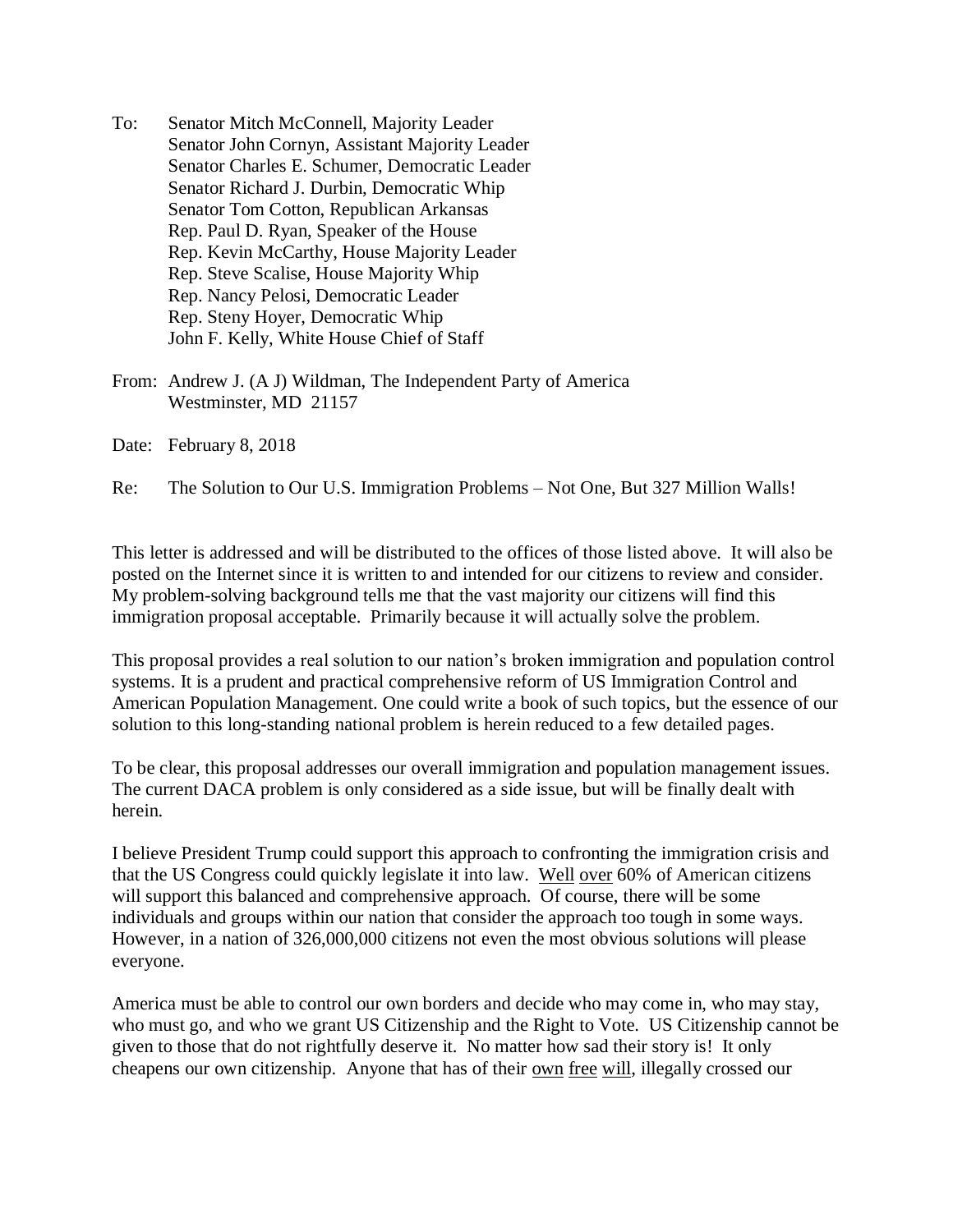nation borders by land, sea or air – intentionally going around our legal immigration procedures – is not "entitled" to US Citizenship. Period!

It is easily observed that the immigration and DACA legislative proposals produced House and Senate, or better named the Republican or Democrat plans are not playing very well. Mainly because they fix nothing! Frankly none of them have any chance of actually providing our nation with a viable immigration control and population management system. Their approaches will only put a few more Band-Aids on a national open wound and once again kick the mess down the road as they have for the last 30 years.

So, what can we do to finally solve this long-standing national problem?

The odd thing is that most other countries in the world large or small, developed or underdeveloped do control their borders, illegal entry, and illegal over-stays. So how is that? Something must be missing in our broken population management system. What could it be?

### The National Missing Link

What is missing very simply is any *control* over who is in our nation. We do not even have a reasonable estimate of how many people are in our own country – citizen or not! We currently have no way of keeping anyone from entering our nation and simply not leaving! Whether they entered via plane with a valid visa, or walked across the Southern border at midnight. Therefore, we must prudently do what in the past we have frankly been a bit paranoid of and just too lazy to do. What now surely only makes *common sense*. Yet, not one politician or anyone else has even mentioned it over the last year.

The applicable expression I use is, *"There is no control like no control"*. So, then how will we control it?

While this may not be the perfect example, but it makes the point. Imagine you manage a gargantuan and busy warehouse with a rolling inventory of some 326,000,000 parts. You are "fairly" sure what parts you have in stock overall, but you cannot be certain. Further, there are other parts that keep getting received into the warehouse and only serve to further confuse the issue. The simple reason for the on-going mass confusion is that none of these hundreds of millions of parts have an inventory control number. No unique part numbers. They all do have a part name, but no number. Thus, there can only be chaos and the accumulation of parts that do not properly belong in the warehouse in the first place! So, there it is. That my fellow Americans, is the state of our current American Population Management and US Immigration Systems. *Chaos, by any other name is still Chaos!*

Now we all know the simple key to solving our immigration and population management problems.

o o o o

The missing link, and absolute base requirement to reform our broken national population management system – is a unique identification code or number for every man, woman, and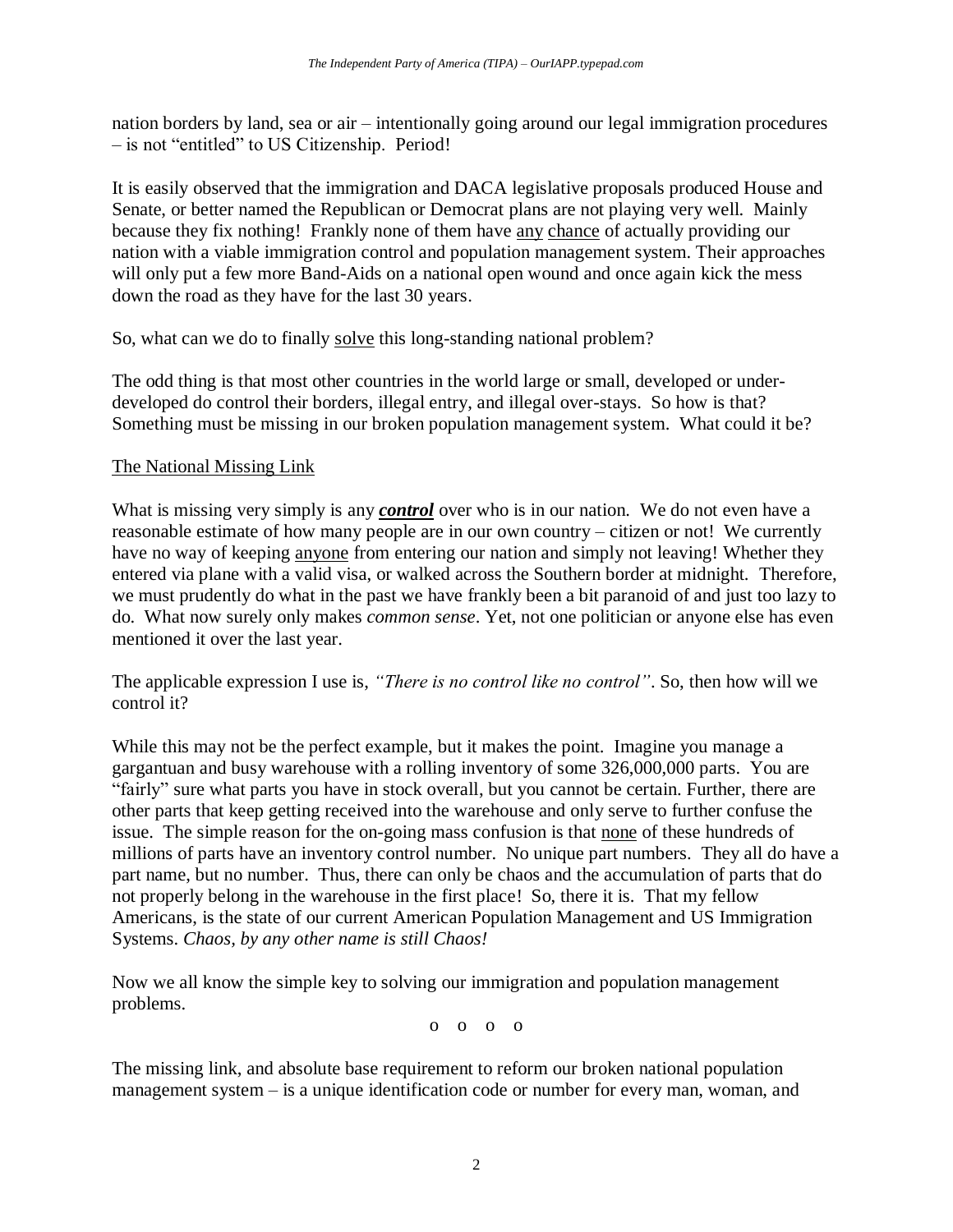child that is in our nation – citizen or not. Meaning that all of our 326,000,000 US citizens, over the next few years (before the end of 2020 hopefully), will register and receive a unique US Citizen Identification Code or Number. Additionally, "everyone" else in within our borders e.g., students, tourists, Green Card holders, permanent resident aliens, business people, diplomats, etc., will be required to have a unique Occupant tracking code or number. The two (2) systems will be designed to complement each other and could be named the National Citizen and Occupant Identification System or NCOIS. For example, when someone legally completes the multi-year process of becoming a US citizen and is sworn in, they will be added to the Citizen system and removed from the Occupant system.

Currently, there are approximately 326,000,000 US citizens and only we would populate the Citizen System. Someone is a proper US citizen or they are not!

Legal Occupants (L/O) e.g., foreign students, Green Card holder, DACA, guest workers, even tourists would be the first to populate the Occupant System.

Further, the actual count of Illegal Occupants (I/O) is a complete mystery! Various estimates are 15 to 20 million or more, but again no one really knows… My expectation is that once this national registration is completed the American public well be both shocked and disgusted with the I/O count and the breakouts it is comprised of.

Based upon my career experience in designing, developing, and implementing computer systems, the proposed NCOIS project implementation will be a bit tedious, but will be rather straightforward. Several other developed countries utilize such these systems, which we can use as practical models. We are reinventing the wheel and this is not rocket science, folks!

How to pay for it?? Timing as they say, is everything. Very fortunately considering our Federal budget and annual deficit problems, we could conduct the tedious implementation of the NCOIS over the next three (3) years, instead of conducting the upcoming and equally tedious 2020 US Census! It will yield far more accurate counts and other data than the Census process ever has. Further, the on-going maintenance of the NCOIS will eliminate the need for the 2030 Census and all others.

Once this population management system is in place it will provide accurate and up-to-date citizen and occupant data that the once every 10-year Census process has ever been able to yield.

As a result, instead of having just one (1) Wall along the US /Mexico border, we will factually have some 326,000,000 Walls! And another xx-millions of Walls for any else in our country because they will be registered in the Occupant System. We will be able to identify anyone else that is here legally and be rid of those we decide should not be here.

I believe that President Trump would approve of this national, all borders covered population control system. It will be our best tool to keep the border violators and the bad guys out. Further, additional billions of budget dollars will not be needed build and maintain the Southern Border Wall. There is a more practical way of addressing the Southern Border issues that will be presented.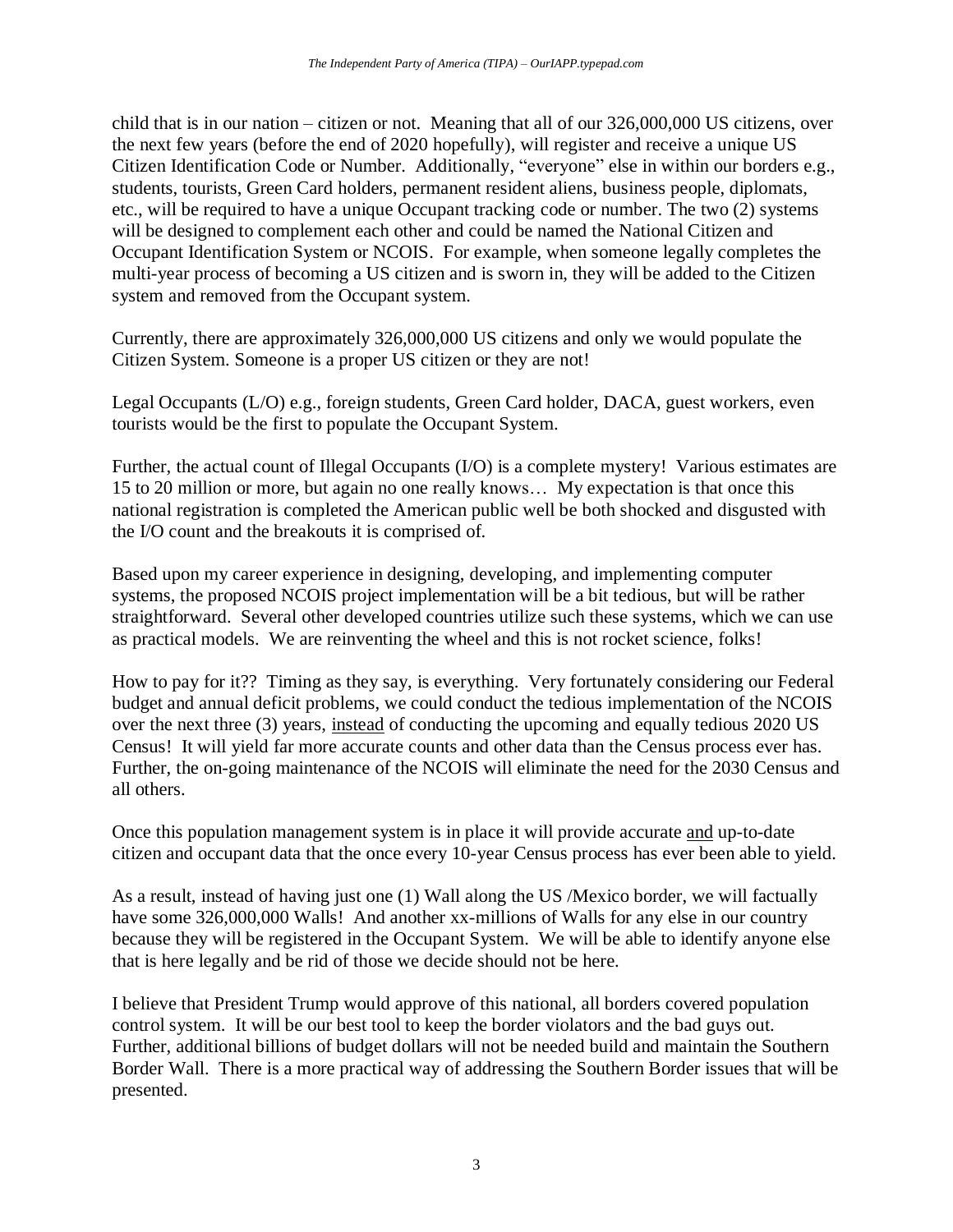Law enforcement should and will then be able to verify who someone is just by asking to see their National ID Card (NIDC). And to those who will start screaming about privacy and security and the old "1984 Big Brother" rhetoric – just get over it! If anyone can write down a different approach that answers our related problems as well as this does, then please do and present to the public. Otherwise, make your comments known and then be quiet while the rest of us attend to the nation's population control problems once and for all!

In case you are wondering, my background is 30-plus years in the Information Technology Industry. Working mainly in Washington, DC for both corporate and Federal agencies designing and implementing computer systems. And for several of those years I worked as a consultant for what was then called the US Immigration and Naturalization Service.

o o o o

### The Functional Points of this Project Implementation

So then, how will this work?

- First, stabilize the Southern Border.
	- o President Trump would order, for example, some x-thousands US troops currently stationed aboard (and in country) to be recalled and assigned to guard the US/Mexico Border 24/7. This will not be another improper drafting of the National Guard for foreign defense purposes! This staffing could be in place and covering the border in 2018. Frankly, many (not saying all) of them are not doing anything of importance at those foreign locations anyway. Blunt, but the truth!
	- o Federal military personnel can legally be used for this national Defense purpose along our national borders. Preventing more I/Os, gang members, and drug traffickers from entering. Technically each involved state's Governor must ask and grant permission for Federal troops to be used in their respective state. You never know, this military force may actually help stop the constant flow of heroin across the US/ Mexico border! Wouldn't that be nice?
	- o This could well become part of a permanent a guard function. With the Army used for part or most of the border security, it would reduce the need and cost of thousands of more Border Guards. Funds that could be directed elsewhere.
- Suspend the 14<sup>th</sup> Amendment to the US Constitution the root cause of the DACA problems.

The **14th Amendment** to the Constitution was ratified on July 9, 1868, and granted citizenship to **"all persons** *born* **or naturalized in the United States,"** which included former slaves recently freed.

### AMENDMENT XIV to the US Constitution – Exact Wording

SECTION 1. All persons **born** or naturalized in the United States, and subject to the jurisdiction thereof, are citizens of the United States and of the State wherein they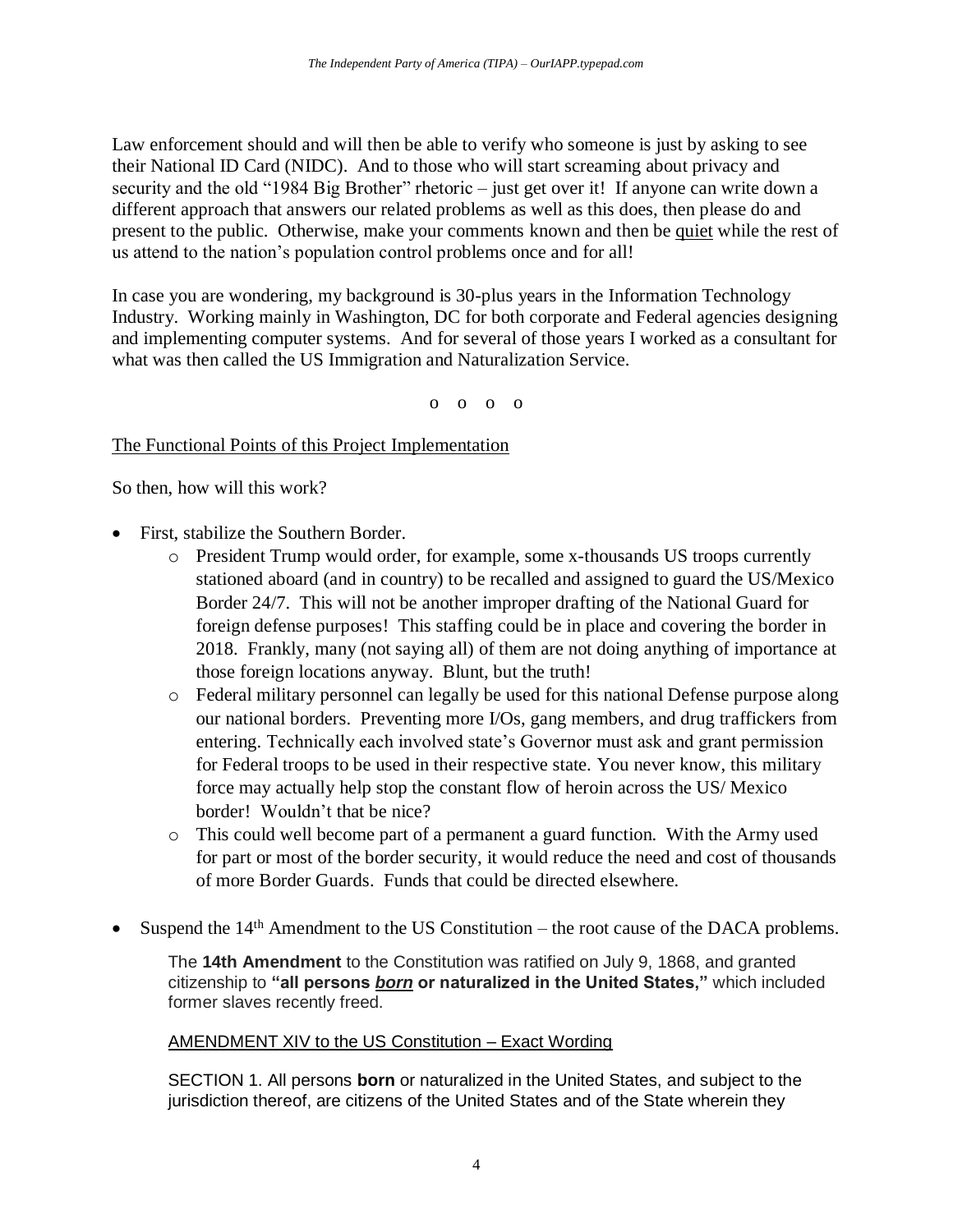reside. No State shall make or enforce any law which shall abridge the privileges or immunities of citizens of the United States; nor shall any State deprive any person of life, liberty, or property, without due process of law; nor deny to any person within its jurisdiction the equal protection of the laws.

- o The President and/or the US Congress will act to suspend the 14th Amendment to the US Constitution! Specifically, the "born" provision therein.
- o Actually, simply removing the words **"born or"** from the current wording would do a lot in closing the door. It is not 1868 anymore folks. The real immigration needs of our nation have and will continue to change, and be most likely be reduced as we travel through the rest of this environmentally difficult century.
- $\circ$  That is the huge loophole in the 14<sup>th</sup> Amendment that has allowed countless of babies to be born in the US by mothers that premeditatedly entered our nation illegally. For some 32 years, of their own free will they violated our national sovereignty in order to have their child born on US soil. The 14<sup>th</sup> Amendment automatically gives the newborn baby US citizenship and is the mother's (and father's if he came along) ticket to stay in America. A flat violation of the Amendment's intent and spirit.
- o Closing that much abused immigration loophole will disturb some people or groups, but it is terribly realistic! You cannot clean up a flooded basement if you don't stop more water from coming in, can you?
- o Even consider making that suspension "retro-active" to 12-31-2016 or possibly 12- 31-2015. Any I/O children born in that period would have their US citizenship status revoked and the mother, child, and father if he is present will be deported back to their country of origin. Otherwise, those babies will lead to more DACA issues years from now. We must act in order to permanently stop the leak.
- o Again, it is a pre-meditated action and clear violation of the spirit and intent of the 14<sup>th</sup> Amendment. When a person intentionally goes around the US immigration process and steals across our border or enters via sea or air in order to deliver her baby on US soil. These children are referred to as "border babies" or "anchor babies". Some don't like those labels, but they are accurate.
- o The US House and Senate would then rapidly pass a new Amendment to replace the 14th Amendment with language that will prevent such occurrences in the future. The Congress has the total ability to pass legislation in 24 to 48 hours "IF" they really want to. Then, send the passed legislation to the states for ratification.
- We could rationally consider suspending most if not all legal Immigration into the US for up to three (3) years or through 12-31-2020 anyway.
	- o If we finally decide (which we probably will) to allow the 800,000 to 1.8 million (no one really knows how many) DACAS to stay it only makes sense to stop the normal flow of all legal immigration while we are conducting our national housekeeping!
	- o Of course, not business travelers, tourists, students, etc. However, we currently allow about one (1) million people to legally immigrate into the US each year! Many Americans do not know that! If we are going to allow x-number of DACA people to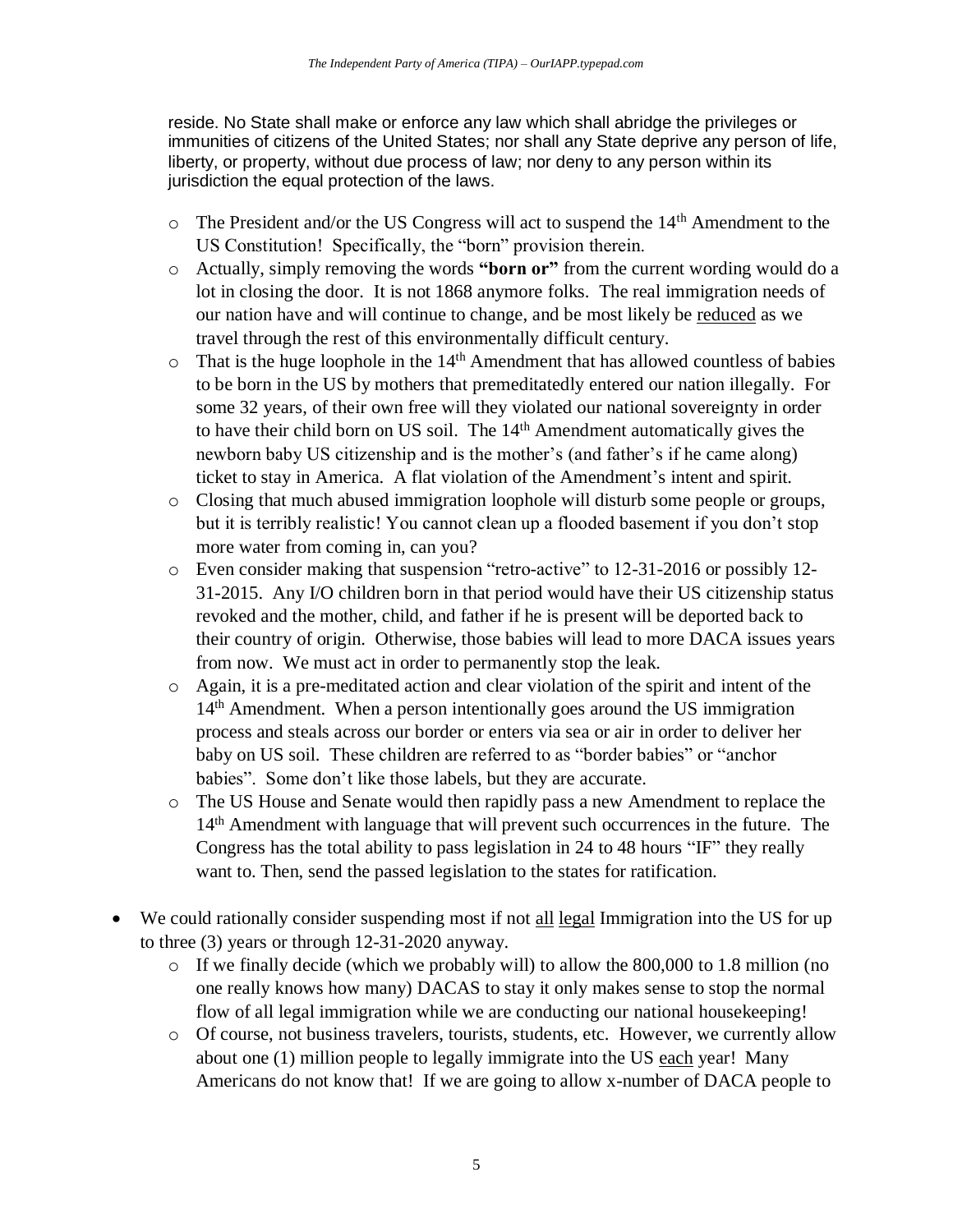remain we could balance that by stopping the legal flow for a reasonable span of time. Legal immigration can always be opened up again, once things are under control.

- o You may think me anti-immigrant which I am not. However, I am from the schools of "enough is enough" and "turning chaos into order". I favor legal and controlled immigration, only. What a concept! The Immigrant Nation must put up the "Sorry we are full" sign...
- o Finally, one of the world's greatest and growing problems is over-population. A hot topic that no one ever seems to want to talk about in public! Especially politicians. However, going forward every nation must become responsible for its own people. Our immigrant friendly nation in recent years has become a dumping ground for certain nations to be rid of their access population. For example, it has been estimated that we have some 10% of Mexico's population. Before the Internet was created the Mexican government used to hand out instructions on how their people could enter the US and just blend in. Believe it! Then, the I/O's from make money here and send it back to home rather than spending it in our economy!
- We will implement a strict set of entry guidelines based primarily on needed skills, knowledge of our language, and a clear background check. Before entry. You know legal, controlled immigration. Again, what a concept!

# What to do about the DACA problem?

First let's review the "DACA Cycle" for the purpose of shared understanding. Not implying acceptance or that some people will like the truth being explained for all to know.

- First, a pregnant woman (and possibly the father) enters the US illegally and often into their respective ethnic community; possibly with friends or other family members from their country already living here legally or not. While obviously the vast majority of such I/Os are Latino everyone must understand that such border violators arrive at our international airports from all over the world all the time. The people working at Dulles airport outside of Washington, DC told me about the flow a people coming in on international flights with a one-way ticket and numerous heavily packed suitcases. They do come from everywhere, with no intention of ever leaving if they can avoid it.
- Of course, in a matter of months the baby is born, claims US citizenship, and mom and maybe dad then get to stay with their "border baby".
- Eventually, the second part of the parent's pre-meditated "US border violation plan" comes into play. This I/O plan has been unfolding for the last 32 years. Since Ronald Reagan's "one-time" Immigration Reform and Control Act of 1986 was passed. After they have been in the US for "a while" and sometimes even have had another child, they decide to send for the one or more children they left behind in their home country with family or friends for xyears. Once those children have successfully violated our borders the family, that they deliberately broke up for several years, is reunited and they maintain a low profile.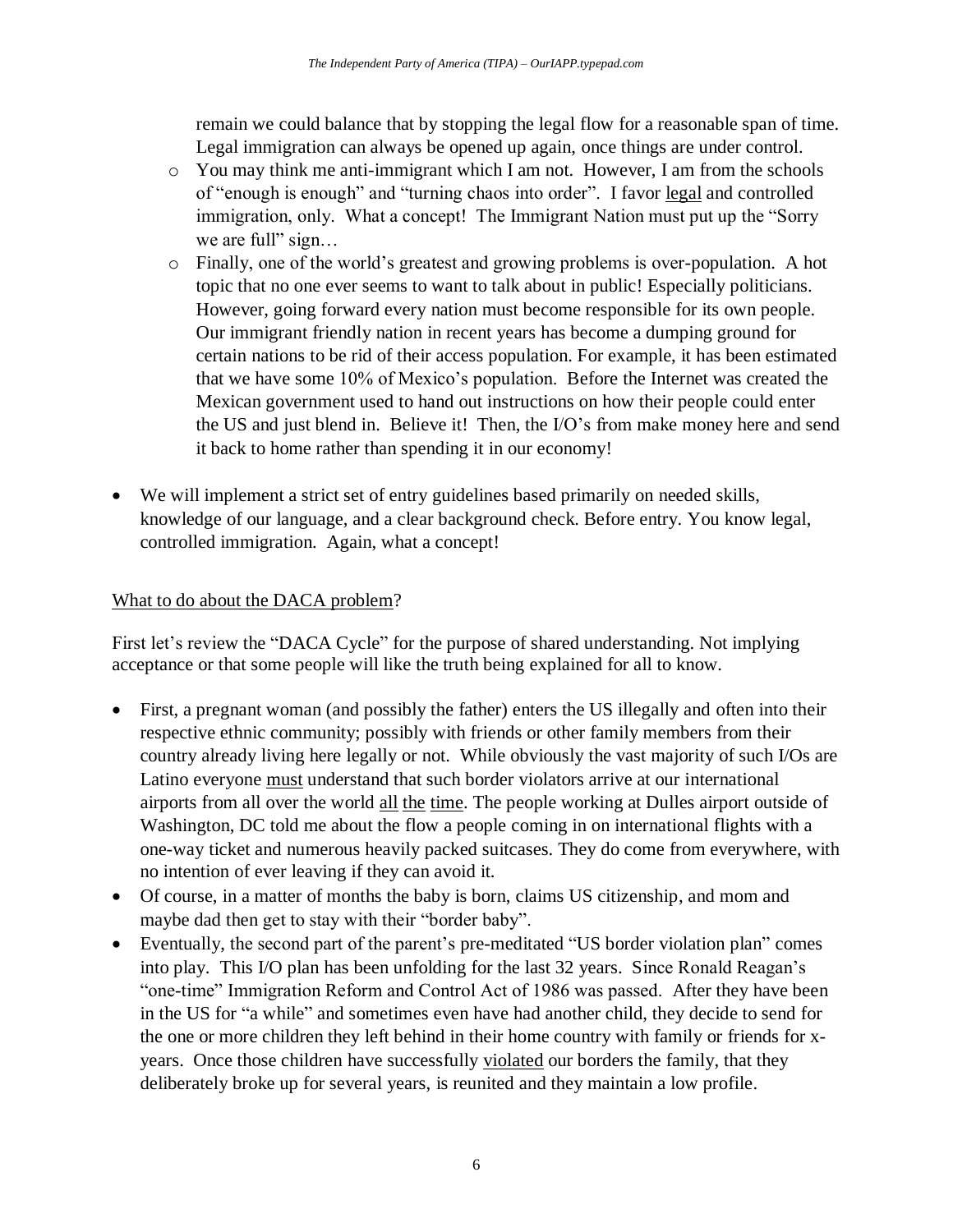• When the child turns 21-years old he or she can apply for Green cards for the parents, but not the other siblings.

That my fellow Americans is the "DACA Cycle".

Next, Chain Migration abuse of our borders begins. Bringing other family members e.g., grandparents, aunts, uncles, cousins, etc. into the US to stay. Again, that is deliberate national immigration abuse, it must come to an end, and soon!

Each mother and baby make two (2). If the father is along make that three (3). Then, potentially added some other children from their country of origin. Those are the DACA I/Os. The estimated number of them has grown in recent months from 800,000 to 1.2 million and now to 1.8 million. Again, no one really knows how many there are!

That's today folks and there are more are in the pipeline if we do not put an end to this premeditated national invasion and border violations from all over the world.

Consider that the pollsters say that 87% of Americans when asked want the DACA's to be allowed to stay here with their families. Amnesty does not mean citizenship! But, they don't ask the next question. Do you wish the mother had never crossed our border illegally in the first place? There it is…

# **How to Manage the US Citizen Population and the Others**

I will not go into all the existing or potential breakouts or categories, but the following will address much of the issue and hopefully cause a lively national debate. Which is exactly what We the People need to have right now! We have had more than enough of this border abuse.

### **National Citizen System**

US Citizen – either native born or legally naturalized. And, only citizens.

# **National Occupant System**

The Occupant System will be used to track all non-citizens **legally** in our nation, such as:

- PRA or Permanent Resident Alien You may not know about this, but these are people that legally immigrate and live much of their life here with no declared interest in ever obtaining US Citizenship. They maintain citizenship in their country of origin. It is a standard option. They cannot vote in our elections!
- Foreign Students
- Guest Worker Program
- Green Card holders
- Business travelers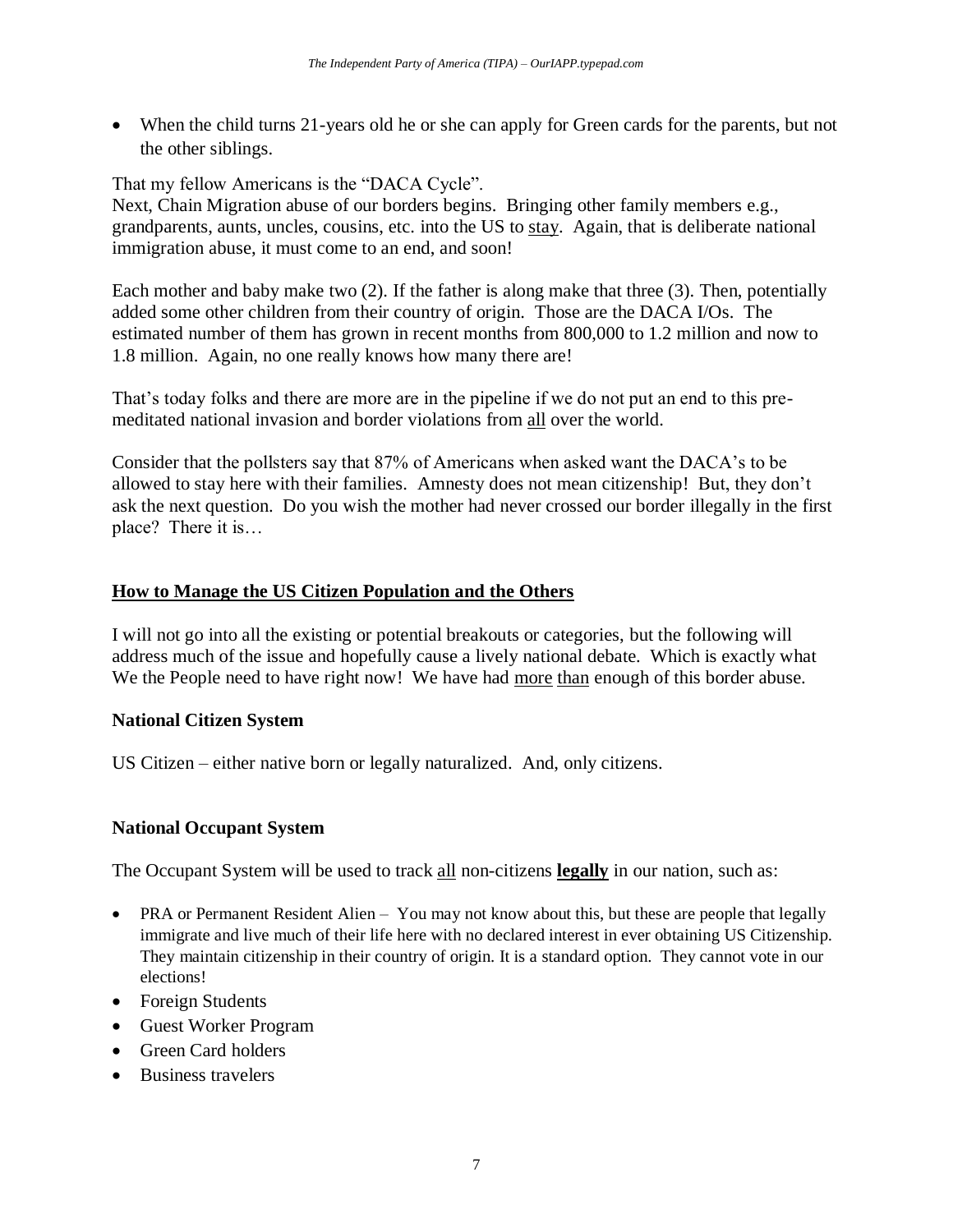- Tourists the airlines will scream and fight this because it will take more time to load and unload a given flight. National security has never been the airlines highest priority.
- Others…

Of course, the Occupant System will also track those that are here **illegally**. Many of which are in the process of determining whether they will be allowed to stay. This grouping could include:

- DACA persons while they are in the process of being cleared to stay here or be deported.
- An unknown number of other border violators that are here and should not be. Everyone will be identified.
- Criminals of foreign birth e.g., drug traffickers, MS13, etc. Such persons when identified will go to jail to be sorted out. Then they will be deported, put in prison or simply executed. The Death Penalty will be used as appropriate and I guarantee you the public will support it. Guaranteed!

As a side note, there are some countries that we do not have a "return" policy with – a reciprocity agreement. Even for criminals. This is a reason why some criminals land in our prisons for years at the taxpayers' expense. My thought is that they came here illegally, therefore they do not need to be returned legally! We are just returning some lost citizens. Just my view.

My recommendation is that with the exception of known criminals that will be dealt with  $-$  the DACA persons of any age and the other border violators, should "initially" ALL be placed under a URA or Un-Authorized Resident Alien immigration status.

They will remain in the URA status until their case is fully resolved. If they are not deported at the end of that review they would then be moved into a permanent ARA or Authorized Resident Alien immigration status. They should not be granted US citizenship.

o o o o

# About Protecting US Citizenship

Citizenship in Our nation will not be given away cheaply or to people that have intentionally violated US borders and immigration laws. Frankly, it cheapens our US citizenship and the Right to Vote. The vast majority of US citizens agree with that position.

Those in the DACA process must never be granted US citizenship. They should thankful if allowed to remain here and be happy to become legal Authorized Resident Aliens. We do not "owe" them anything. We are granting those who violated every part of proper naturalization process the privilege of living in OUR nation. If that generous result is not good enough for some of them, they certainly know where the border or the airports are!

Again, in 1986 a supposedly "one-time" amnesty was granted under President Ronald Reagan. He stated at the signing that the government would then get tough of employers hiring illegals. What a blatant joke and lie that was!